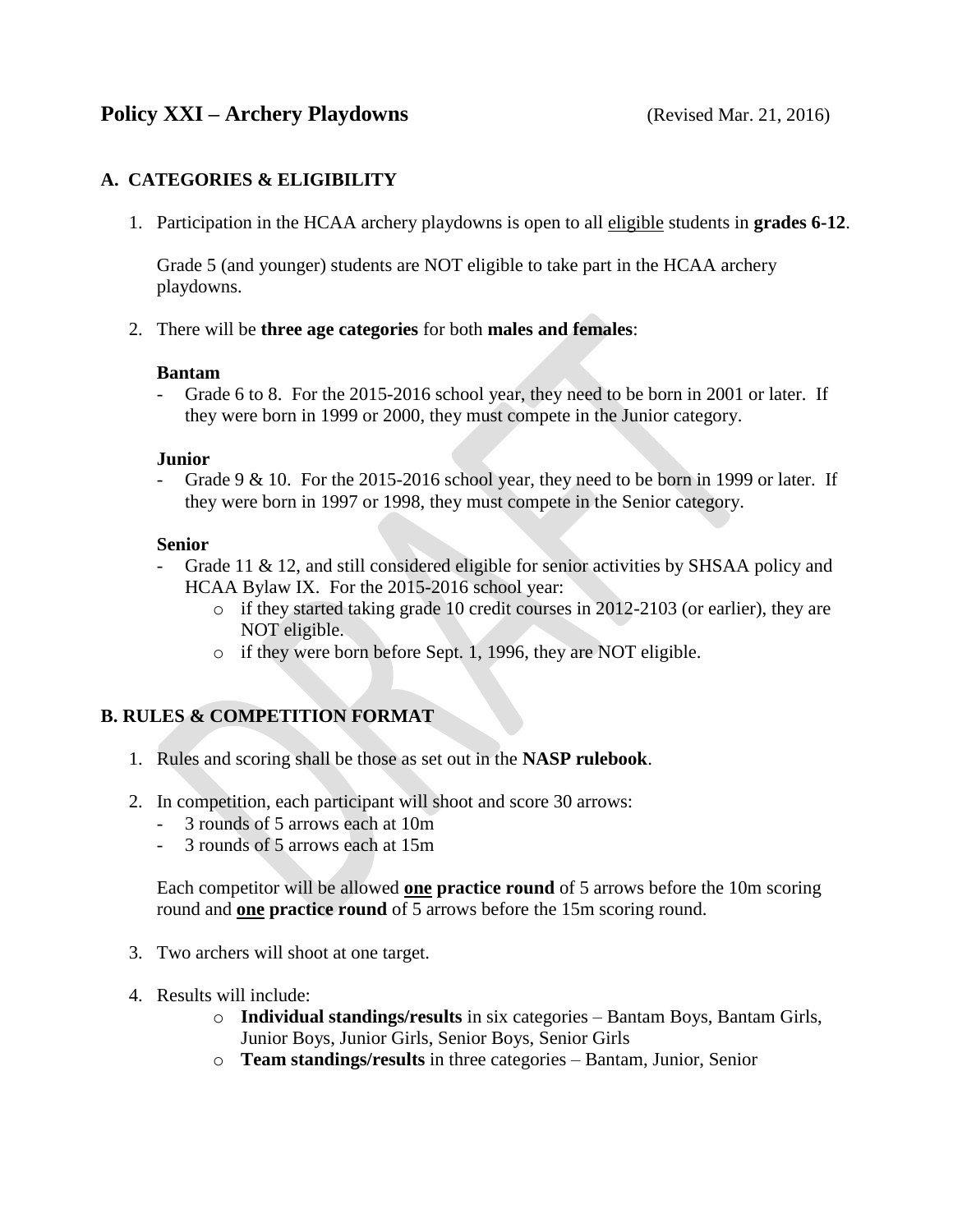- 5. **Team standings** at both Pre-Districts (if held) and the District Championship will be based on the highest combined score of **SIX archers** from one school in one age category, where a minimum of **two scores must be from each gender**.
- 6. **Tie-breaking** will be as per NASP rulebook:
	- o The archer/team with the higher number of "tens" scored ranks higher
	- o If still tied, the archer/team with the higher number of "nines" scored ranks higher
	- o Continue through "eights", "sevens", etc. until ties are broken.

### 7. **Dress code**:

- o Closed toe shoes must be worn
- o No jewelry that dangles or can dangle can be worn
- o Nothing can be worn on the hands/wrist other than arm guards and finger tabs
- o Tops (especially hoodies) must not have draw strings on the neck
- 8. Each team must be accompanied by an NASP certified and Board/Band approved coach.

# **C. PRE-DISTRICTS/DISTRICTS**

- *1.* **Bids to host** will be solicited by the HSD ASA on behalf of the HCAA. *For 2016, the District Championship will be held on Sat. April 16 (this is the day after a HSD noninstructional day).*
- 2. Pre-Districts will only be held if the number of entries and the capacity (or lack of capacity) of the District host facility dictates the need.
- 3. If Pre-Districts are held, the intent would be to have no limit to the number of entries from any school in any category. However, the HCAA reserves the right to limit the number of entries from each school in each category if it makes for a better competition (e.g. timewise).
- 4. If two Pre-Districts are held, the number advancing in each category will be determined based on the capacity of the District host facility. For example, if the District Championship host can accommodate 8 stations (16 shooters at a time), it would be possible to advance the top 13 (plus ties) in each category from each Pre-District. If the District Championship host can accommodate 6 stations (12 shooters at a time), it would be possible to advance the top 10 (plus ties) in each category from each Pre-District.
- 5. If no Pre-District is held, the intent would be for the District Championship to have no limit to the number of entries from any school in any category. However, the HCAA reserves the right to limit the number of entries from each school in each category if it makes for a better competition based on the number of entries and the capacity of the District host facility. This shall be done by having each school submit an official score for each potential entrant done formally at a practice. This will allow a cut line to be created.